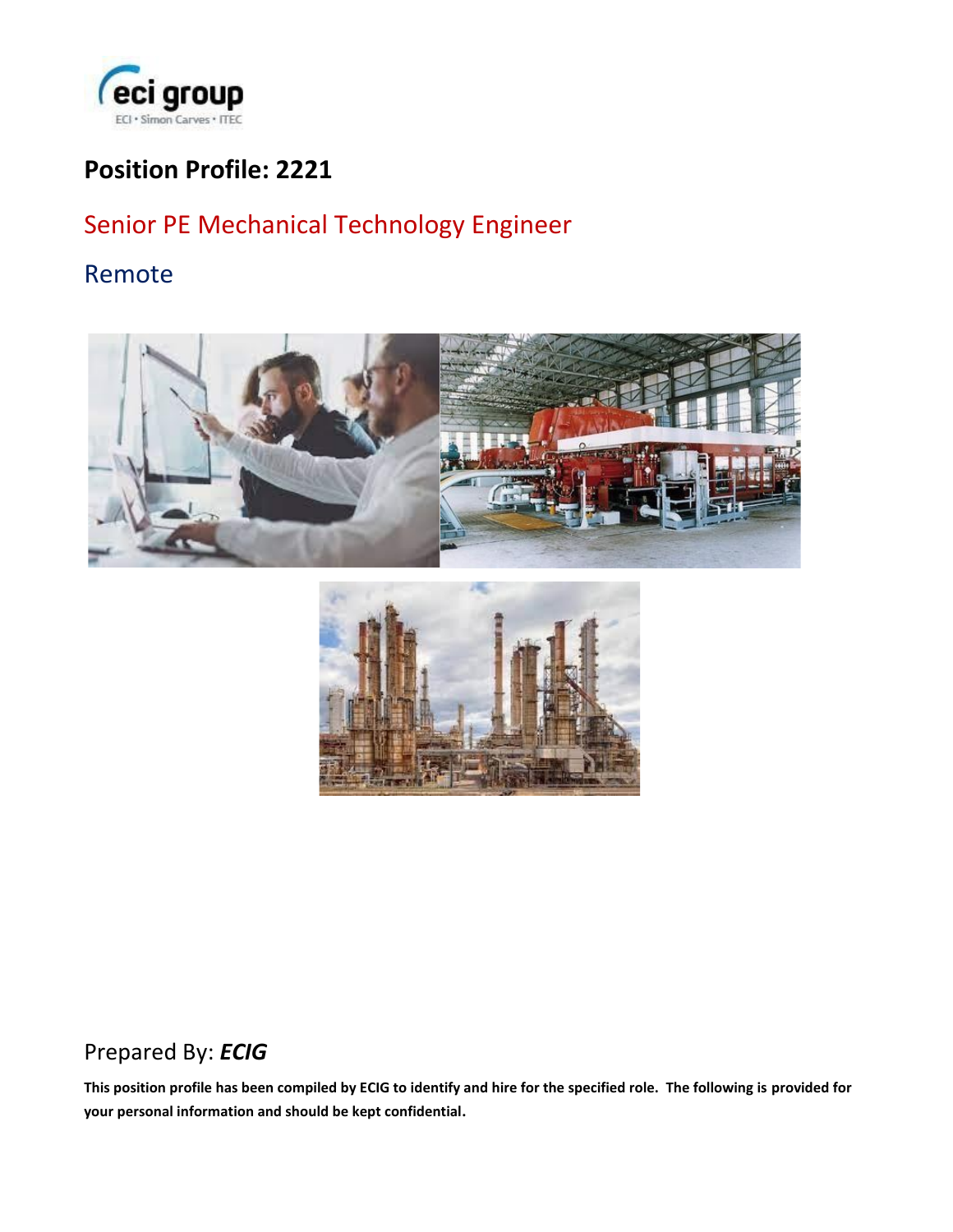### **Senior Mechanical Technology Engineer [2221]**

As part of the ECI Group International Technology Expertise Center (ITEC), the purpose of the role is to provide mechanical engineering, reliability and technology expertise to the technology development, technology support and licensing activities around High-Pressure Polyethylene (LDPE and HP Copolymers), other PE technologies (e.g. Gas Phase PE, Slurry PE) and Advanced Recycling technologies.

#### **COMPANY INFORMATION: [WEBSIT[E](https://ecigrouponline.com/engineering-services/)** <https://ecigrouponline.com/engineering-services/> ]

Founded in 1977 ECI Group Inc. [ECIG] provides world-class engineering solutions to clients around the world, with have a long history of designing and developing industrial facilities and process plants for the production of fuels, chemicals and polymers. With core technical skills focused on the development and design of a range of processes, we continually embrace new technologies and innovative project methodologies which have contributed to our success in this field. Our full-service offering covers all Engineering discipline including Process, Mechanical (Machinery/Vessels), Piping and Pipe Stressing, Plant Layout, Electrical, Control & Instrumentation, and Civil & Structural. Our engineering services expertise includes:

- $\triangleright$  Concept Development feasibility, cost estimates, front end design, basic engineering
- ➢ Detailed Design hazard studies, FEA, DCS/SIS, flare systems, as-built drawings
- ➢ Owner's Engineer Project Management, contractor evaluation, due diligence, technical reviews
- ➢ Safety Critical Engineering SIL/LOPA, relief systems, HAZOP chair, thermal and vibrational stress analysis, design for high pressure / toxic / corrosive service

#### **BENEFITS AND FEATURES**

- $\checkmark$  Full Benefits Package health, dental, vision insurance.
- $\checkmark$  Company paid short & long-term disability and life insurance
- $\checkmark$  Flexible Spending Plans, Education Reimbursement, Dependent Care Spending Plan
- $\checkmark$  401K Retirement Plan

#### **YOUR ROLE WITH THE COMPANY:**

- Functionally reporting to the Global Technology Leader
- Will provide status reports on different areas as required by its functional leader and/or President.
- Coordination of the Technology Support Agreement (TSA's) when assigned.
- Lead mechanical engineering activities when assigned.
- Maintain updated Mechanical technology guidelines and documentation
- Participate as Technology Representatives to different projects where ITEC provides technology
- When assigned, provide Start UP support to ITEC related projects
- Comply with and ensure compliance with the Company Management System and QHSE requirements.

### **ECI GROUP**

FOR MORE INFORMATION CONTACT: Kathryn "Kate" Wilhelm, PE **Director of Recruitment** 985 264 6709 kwilhelm@ecigrouponline.com